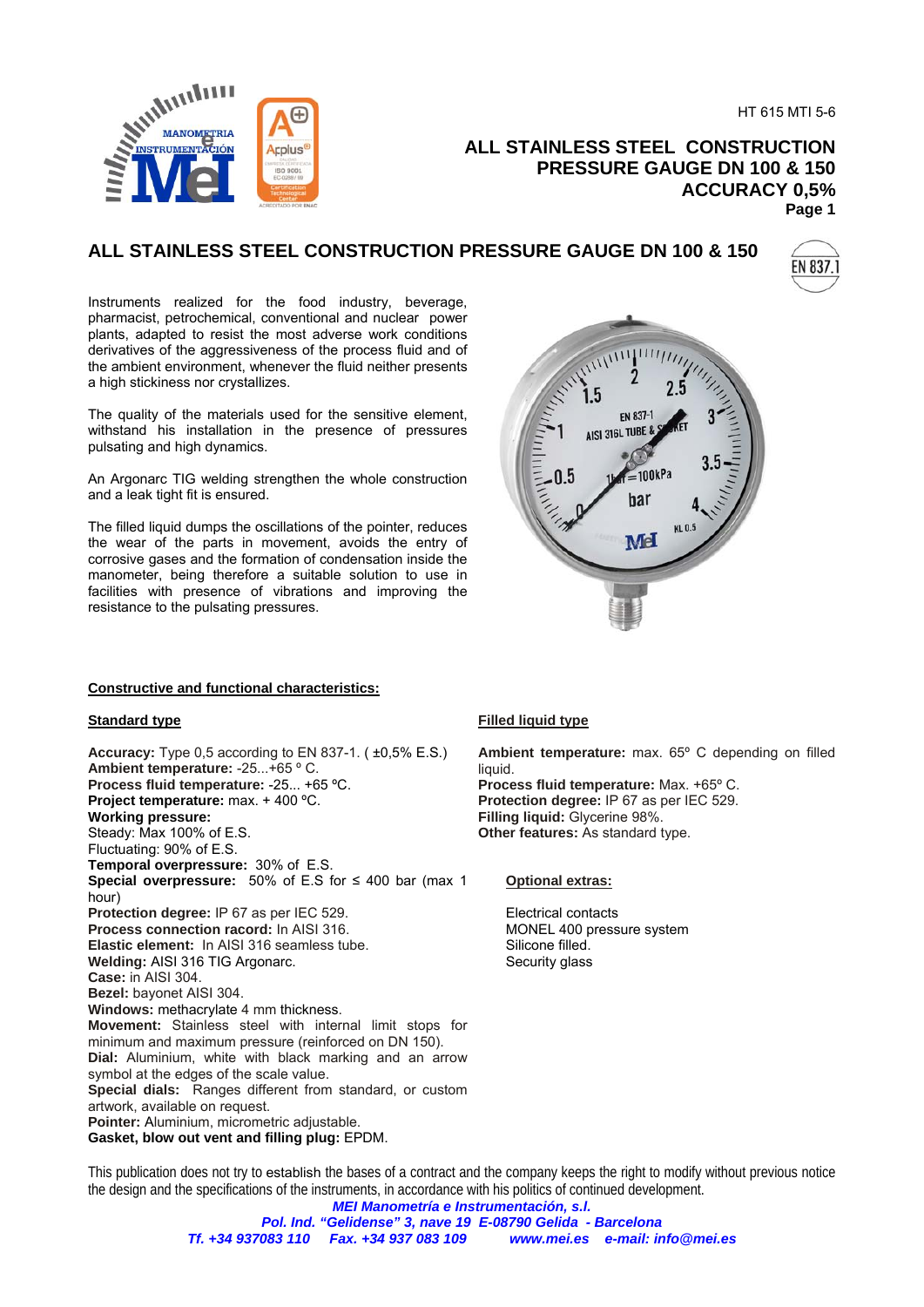HT 615 MTI 5-6

## **ALL STAINLESS STEEL CONSTRUCTION PRESSURE GAUGE DN 100 & 150 ACCURACY 0,5% Page 2**



## **TYPES AND DIMENSIONS**



**TYPE 1** Local direct assembly Lower pressure entry



**TYPE 3**  Panel assembly Lower pressure entry and clamp

| Ø   | YPES                                       |                      | а     | D      | b <sub>1</sub> | $\ddot{\phantom{1}}$<br>v | C.    | a     | d۱     |       | n <sub>1</sub> | D     | -     | сh    | h      | -      |
|-----|--------------------------------------------|----------------------|-------|--------|----------------|---------------------------|-------|-------|--------|-------|----------------|-------|-------|-------|--------|--------|
| 100 | & 3                                        | $\frac{1}{2}$<br>Gas | J.67" | .91"   | .99"           | 0.67"                     | J.75" | 3.95" | 3.87"  | J.24" | 2.05"          | 5.12" | .65"  | 0.87" | יידרים | 0.77   |
|     |                                            | or $NP^+$            | 17    | (48.5) | .6'<br>(50     | 47                        | 19'   | (100) | (98.3) | (6)   | (52)           | 130   | (18)  | (22)  | (83)   | (19.5) |
| 150 | & 3                                        | 1⁄2"<br>Gas          | 0.69" | .95"   | . .97"         | 0.67"                     | 0.67" | 6.34" | 5.91"  | 0.24" | 3.35"          | .48"  | 6.89" | 0.87" | $+45"$ | 0.77"  |
|     |                                            | or NP <sup>-</sup>   | .5)   | (49.5) | '50'           |                           |       | (161  | 150)   | (6)   | (85)           | 190)  | 75)   | (22)  | (113)  | (19,5) |
|     | Discoveries of the final contract (see all |                      |       |        |                |                           |       |       |        |       |                |       |       |       |        |        |



**TYPE 6**  Panel assembly With clamp and back pressure entry.

Dimensions in inches (mm)



**TYPE 2**  Local direct assembly With back pressure entry.

| <b>DN</b> | <b>TYPES</b>     |                                          | а               | a <sub>1</sub>           | a <sub>2</sub>  | b                             | d     | d <sub>2</sub> | e             |     | υ                 | ᄂ                   | Q     |                                                                                        |                |                | ch            |
|-----------|------------------|------------------------------------------|-----------------|--------------------------|-----------------|-------------------------------|-------|----------------|---------------|-----|-------------------|---------------------|-------|----------------------------------------------------------------------------------------|----------------|----------------|---------------|
|           | $100$   2, 4 & 6 | $\frac{1}{2}$<br>Gas<br>or<br><b>NPT</b> | 0.69"<br>(17.5) | 0.79"<br>(20)            | 0.79"<br>(20)   | 1.95"<br>$(49,6)$ (101)       | 3.98" | 3.90"<br>(99)  | 1.18"<br>(30) | (6) |                   |                     |       | $\vert 0.24 \vert$   5.20"   4.65"   4.41"   1.63"<br>$(132)$ $(118)$ $(112)$ $(41,5)$ | 2.76"<br>(70)  | 4.41"<br>(112) | 0.87"<br>(22) |
|           | $150$   2, 4 & 6 | $\frac{1}{2}$<br>Gas<br>or<br><b>NPT</b> | 0.69"           | 0.81"<br>$(17,5)$ (20,5) | 1.00"<br>(25.5) | 1.95"<br>$(49,5)$ (161) (150) | 6.34" | 5.91"          | 1.97"<br>(50) | (6) | 0.24" 7.48" 6.89" | $(190)$ (175) (164) | 6.46" | 1.63"<br>(41.5)                                                                        | 4.17"<br>(106) | 6.10"<br>(155) | 0.87"<br>(22) |

Dimensions in inches (mm)

This publication does not try to establish the bases of a contract and the company keeps the right to modify without previous notice the design and the specifications of the instruments, in accordance with his politics of continued development. *MEI Manometría e Instrumentación, s.l.*